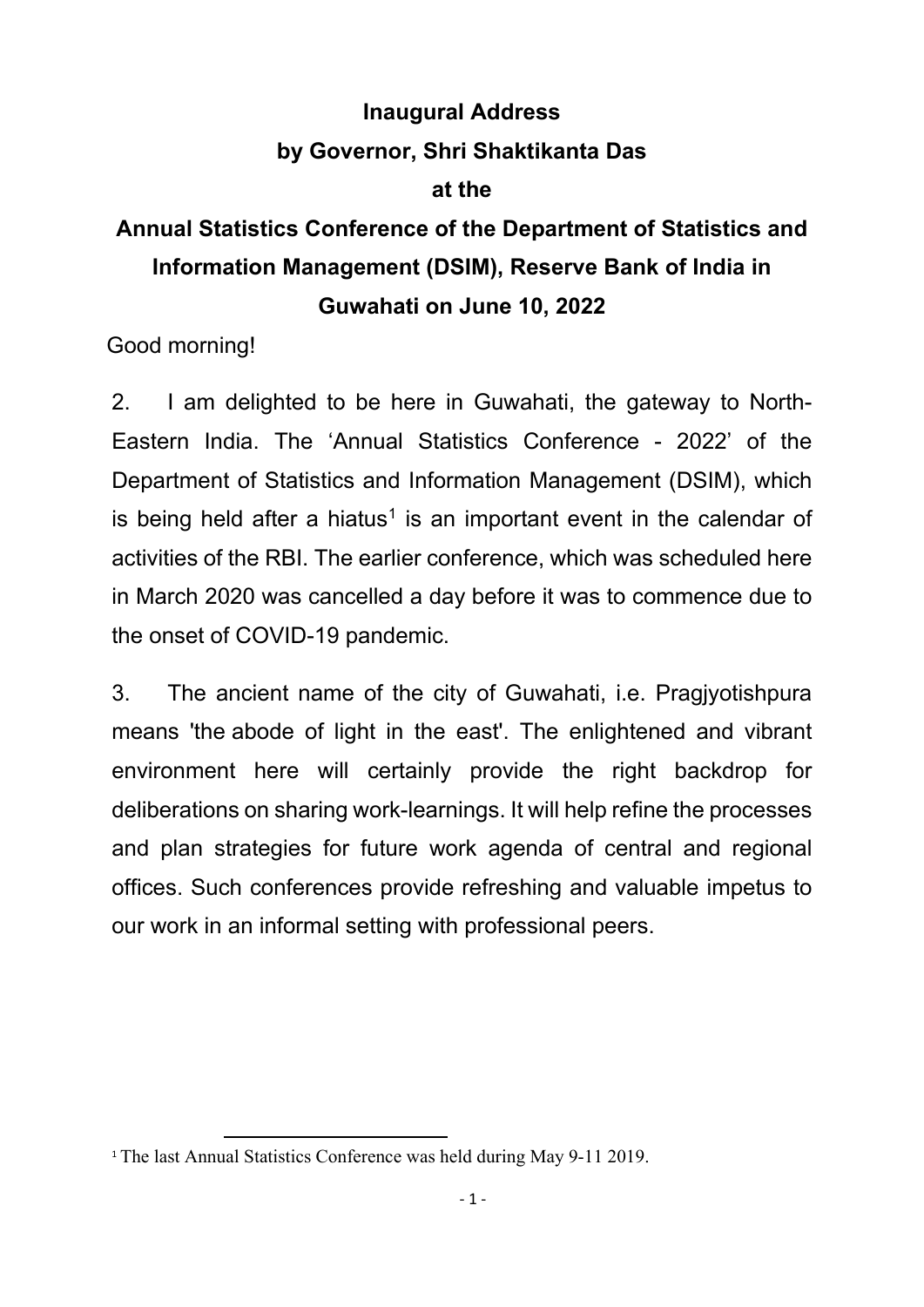4. I am glad that many academicians<sup>[2](#page-1-0)</sup> are participating in today's event to provide feedback on the research work done by our officers. Their presence means a lot, especially for our younger officers, in their pursuit of high quality research work.

5. The focus of Statistics Department in a central bank is always on compiling reliable data and statistical analysis for assessment of important developments; provide inputs for future policies; and monitor progress of policies and operations. Accordingly, in today's talk, I propose to focus on three core aspects of the working of DSIM, *viz.*, (a) statistical data, (b) statistical methods and (c) communications in statistics.

## **a) Statistical Data**

6. The need for good data may seem self-explanatory, especially for an audience of statisticians. The key ingredients in building our good reputation on statistics have been: (i) transparent dissemination of good quality information; (ii) use of robust analytical methods; and (iii) keeping pace with changing times and global standards. The fact that we have been synthesising information from large number of reporting entities with diverse levels of technology platforms, adds credence to the effort.

<span id="page-1-0"></span> <sup>2</sup> (i) Prof. Anil K. Ghosh, Indian Statistical Institute, Kolkata

 <sup>(</sup>ii) Prof. Amit Choudhury, Gauhati University

 <sup>(</sup>iii) Prof. Sangeeta Barthakur, Cotton University, Guwahati

 <sup>(</sup>iv) Prof. Pradip K Das, Indian Institute of Technology (IIT), Guwahati

 <sup>(</sup>v) Prof. Jiten Hazarika, Dibrugarh University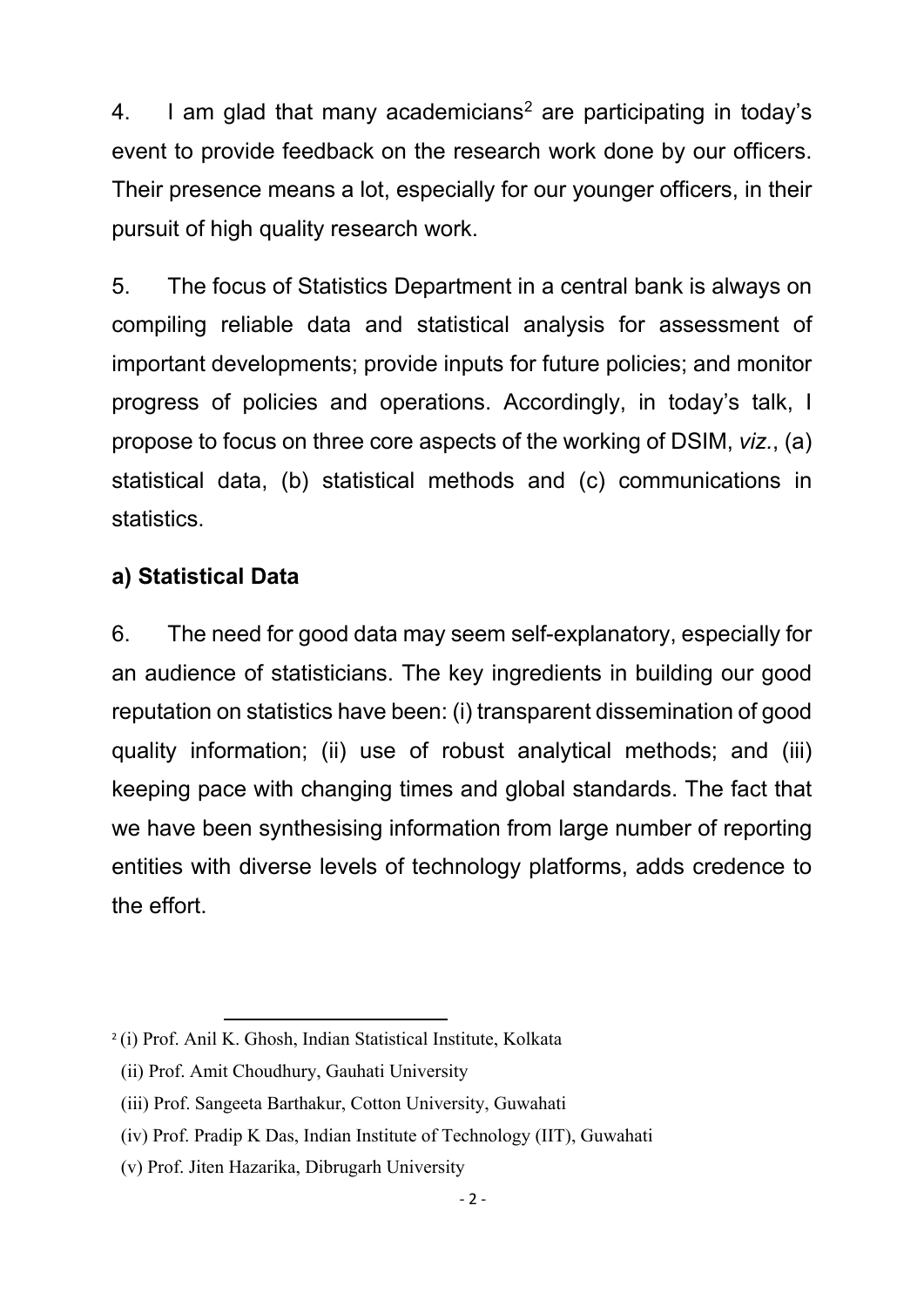7. Central banks are both producers and users of data. In our case, the stakes are very high as our decisions impact the lives of over a billion people, who place trust in us for a stable financial intermediation environment and protection from adverse macroeconomic conditions. As financial markets are getting more integrated, robust information systems provide comfort on data guided policy and supervision. It is important to always maintain the rigour and quality of data and analytical studies. The entire process has to be reliable and not susceptible to small errors, which can turn out to give disproportionate misleads.

8. Statisticians create value by integrating and correlating information from various sources and systems; but even well-collected data may fall short of answering some critical questions, as changes in context often pose new challenges. For example, the global financial crisis (GFC) of 2008 showed in a hard way the importance of better coverage and granularity of data especially on (a) build up of risk in the financial sector; (b) cross-border spillover; and (c) vulnerability of domestic economies to shocks. These aspects were later addressed through the G-20 Data Gap Initiative.

9. Compilation of statistics requires cooperation from reporting agencies and other respondents. There is need for constant feedback loop between producers and users of data. In our case, while regulatory powers guarantee unhindered cooperation from regulated entities, our goodwill also ensures cooperation from others, for example, in the case of our enterprises and households surveys.

- 3 -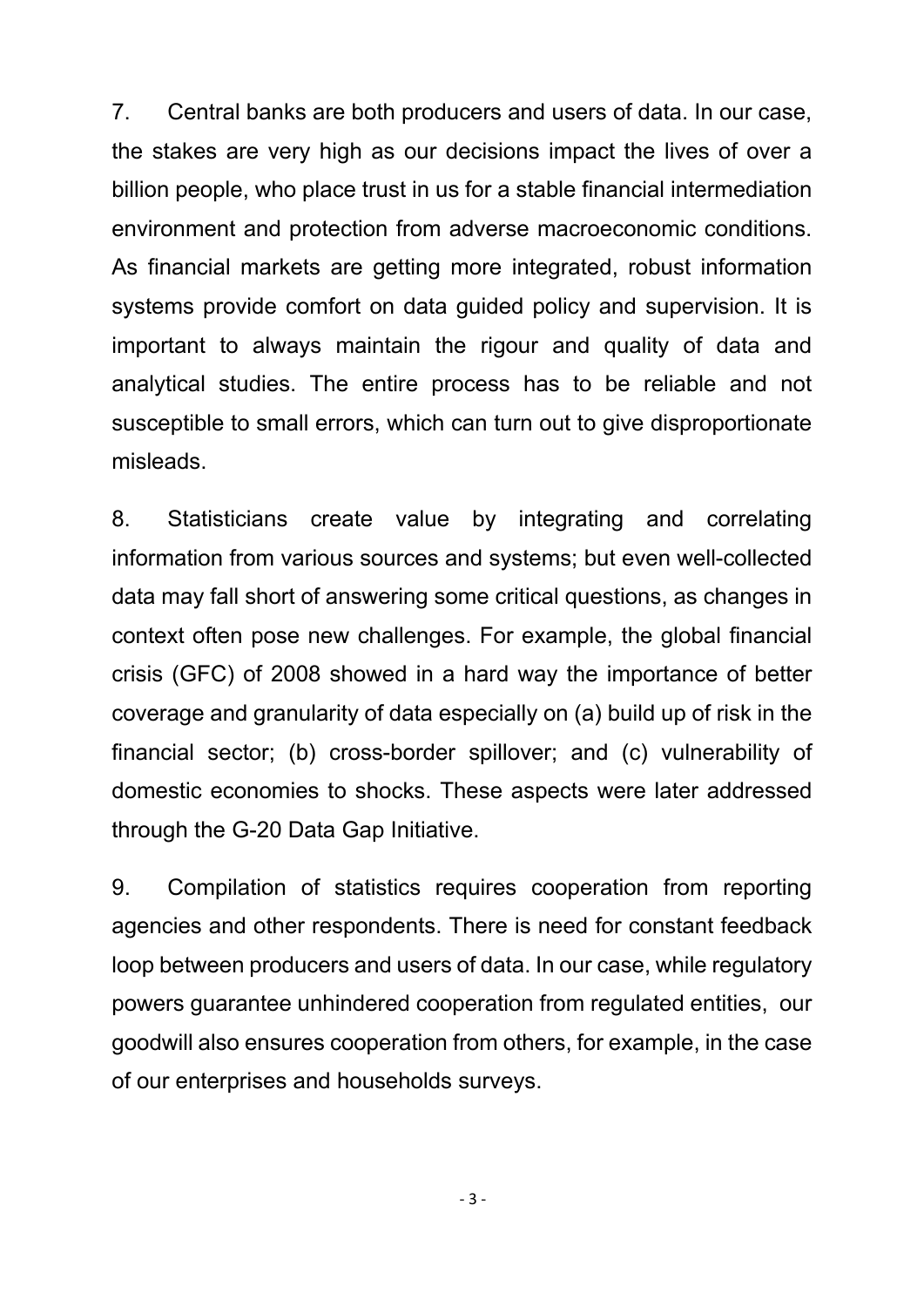10. The COVID-19 pandemic shock highlighted the need to go beyond the standard offering for assessment of macroeconomic conditions. Critical official statistics faced disruptions in compilation. Even regular macroeconomic statistics at times pose unique challenges as they often cease to reflect economic dynamics.

11. Accordingly, newer data sources<sup>[3](#page-3-0)</sup> that have higher frequency than the traditional macro statistics are now used to assess movements in critical variables, such as, consumption and production. There is a need to augment the array of alternative statistics, to complement the regular aggregates. The unconventional data sources, and even micro voluminous data collected as part of traditional statistical systems falling under the general ambit of Big data, has gained traction. We are past the stage of asking "if or whether we should use" to "how efficiently and effectively we can use" them.

12. I would like to suggest to our statistics teams to make a detailed assessment of the quality of such high-frequency indicators as advance signals of economic activity.

13. A recent Bank for International Settlements(BIS) study highlights the impact of the pandemic on official statistics globally. In this context, I am glad to note that the Reserve Bank's past investment in technology for information management and handholding of bankers stood in good stead during the pandemic period and (i) supported the 'work from home (WFH)' set up within the Bank; and (ii) provided continuity of

 $\overline{a}$ 

<span id="page-3-0"></span><sup>&</sup>lt;sup>3</sup> For example: internet searches, mobility trends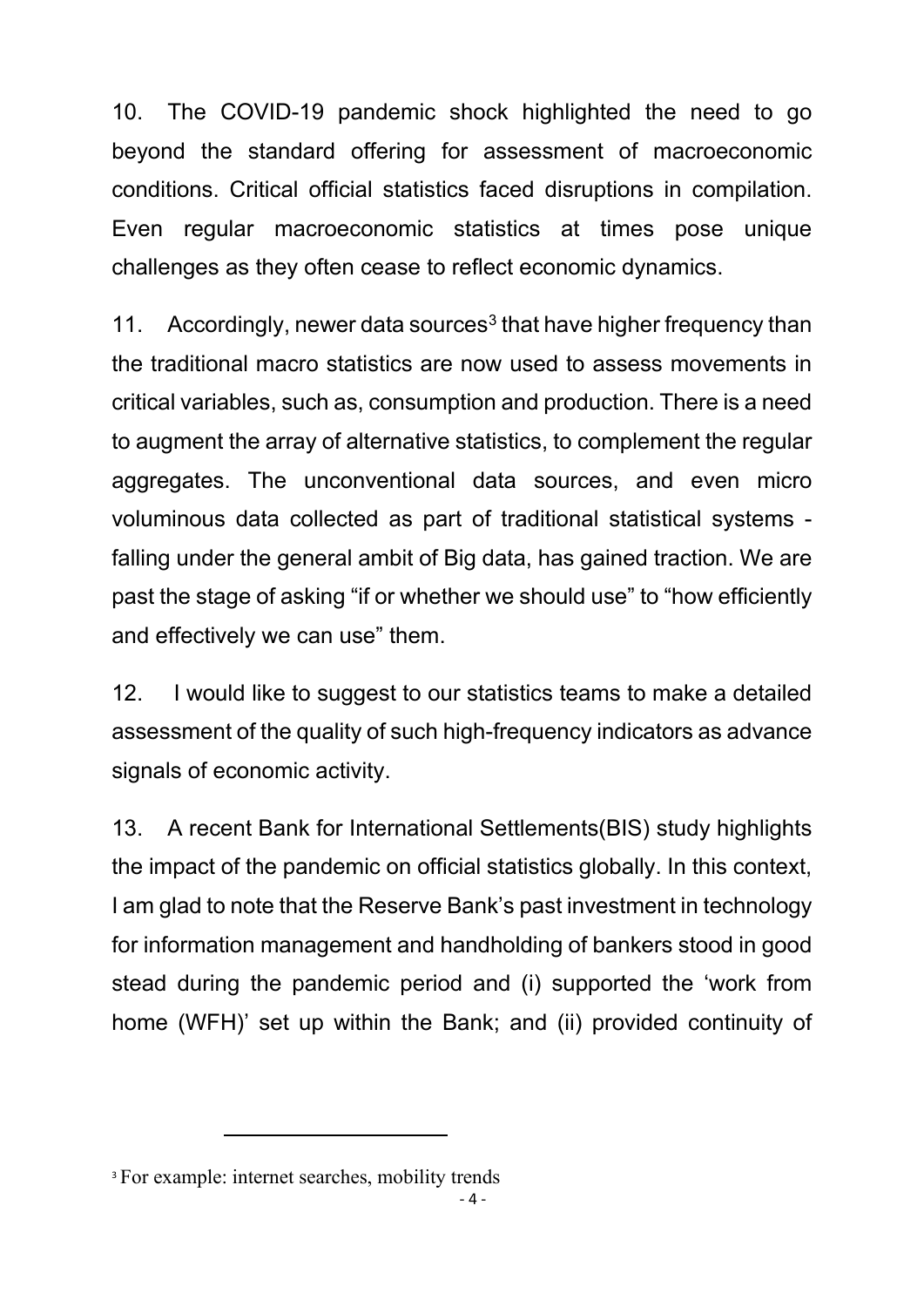information flow for public dissemination even during the lockdown periods.

14. In our pursuit of transparency of statistics and research, it is better to demonstrate trustworthiness by (i) making more data easily available; (ii) remain transparent about compilation and caveats; and (iii) ensure that our data remain credible on statistical criteria of consistency, coverage, quality and timeliness. At the same time, we acknowledge the extremely valuable guidance received from external experts in our data collection and compilation exercises. We will continue to seek their support and guidance in our professional endeavours.

### **B Statistical Methods**

15. Research inputs provide the essential base for policymaking. As you are aware, a substantial portion of RBI's research is placed in the public domain. I often rely on our internal research work in decision making and my public interactions. Our researchers have stepped up enquiries and analysis into the structural changes taking shape during the pandemic. This meant frequent revisits and refinements in forecast and nowcast models to derive the short-term outlook on macro financial and economic aggregates. Officers of the Department of Statistics and Information Management (DSIM) should delve deeper in their respective domains and constantly strive to compete with the best in the world.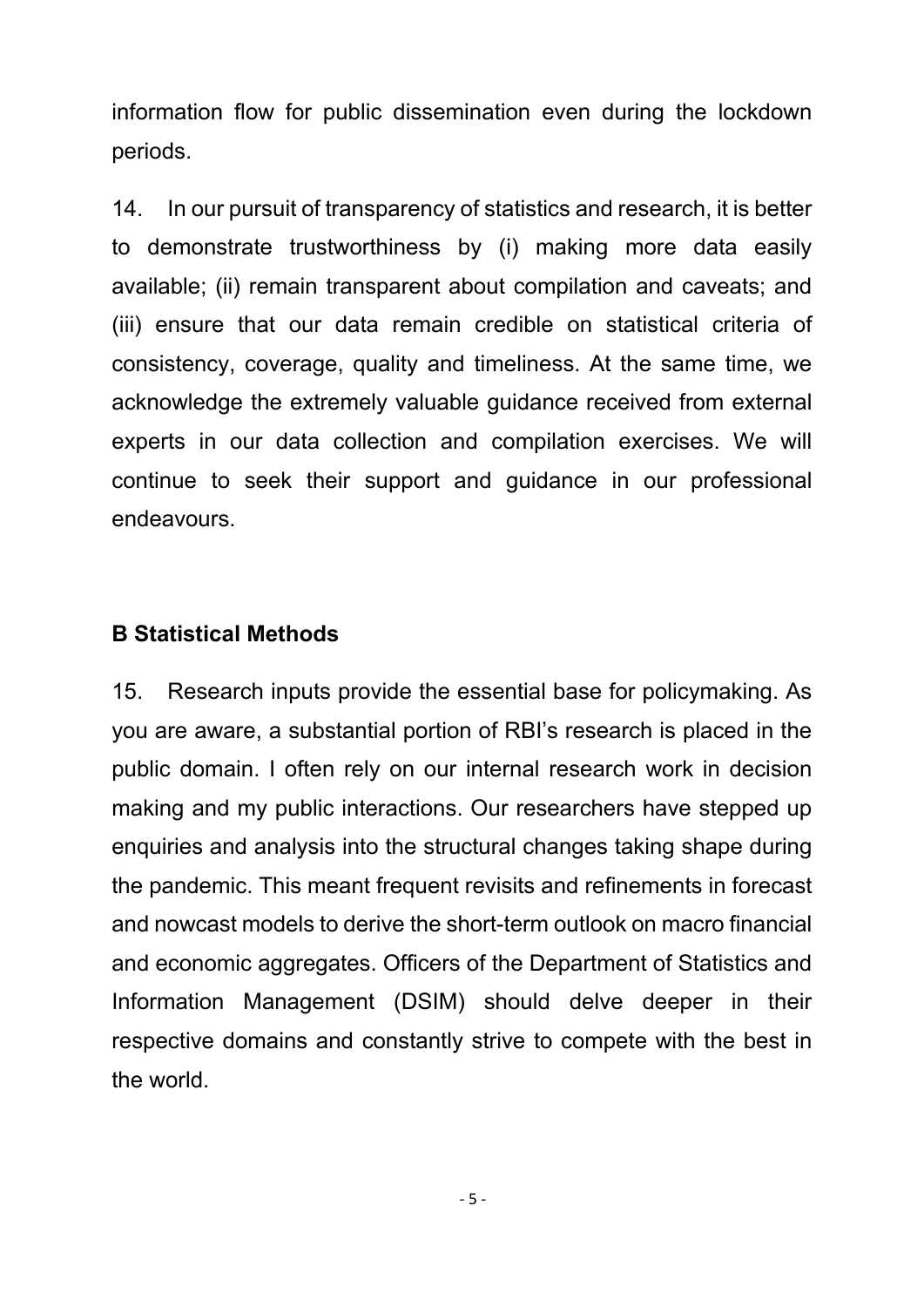16. Central banks have not exactly been at the forefront of the Big Data revolution, which has brought us tools and techniques for rapid processing, but the picture is now changing. A number of central banks are using the methodological advances in domains such as economic analysis, agriculture, environmental protection, marketing, etc. At the Reserve Bank, we are making headway in text mining, nowcasting, online data based indices and the use of Big data analytics and machine learning algorithms.

17. I am happy to note that RBI compares well with the advanced economies and emerging market economies in the 2020 survey of "Use of Big data sources and applications for Central Bank" conducted by the Irving Fisher Committee on Central Bank Statistics (IFC) at the BIS. At the same time, we need to intensify our efforts in newer areas.

18. As statistics gains more prominence in the context of increasing availability and complexity of data and advances in methods, research must strive to unlock their full potential in addressing policy and operational issues. Research entails a strong mindset to explore and willingness to get deeper into the subject domain. I would like this orientation to percolate down to the newer and younger officers with right kind of mentoring.

#### **C Communication in Statistics**

19. The late US politician Daniel Moynihan once famously said, "*Everyone is entitled to their own opinion, but not their own facts*". Analysts often offer different answers to the same question from same data set. In such situations, the role of statisticians becomes critical in communicating precise information to minimise any noise emanating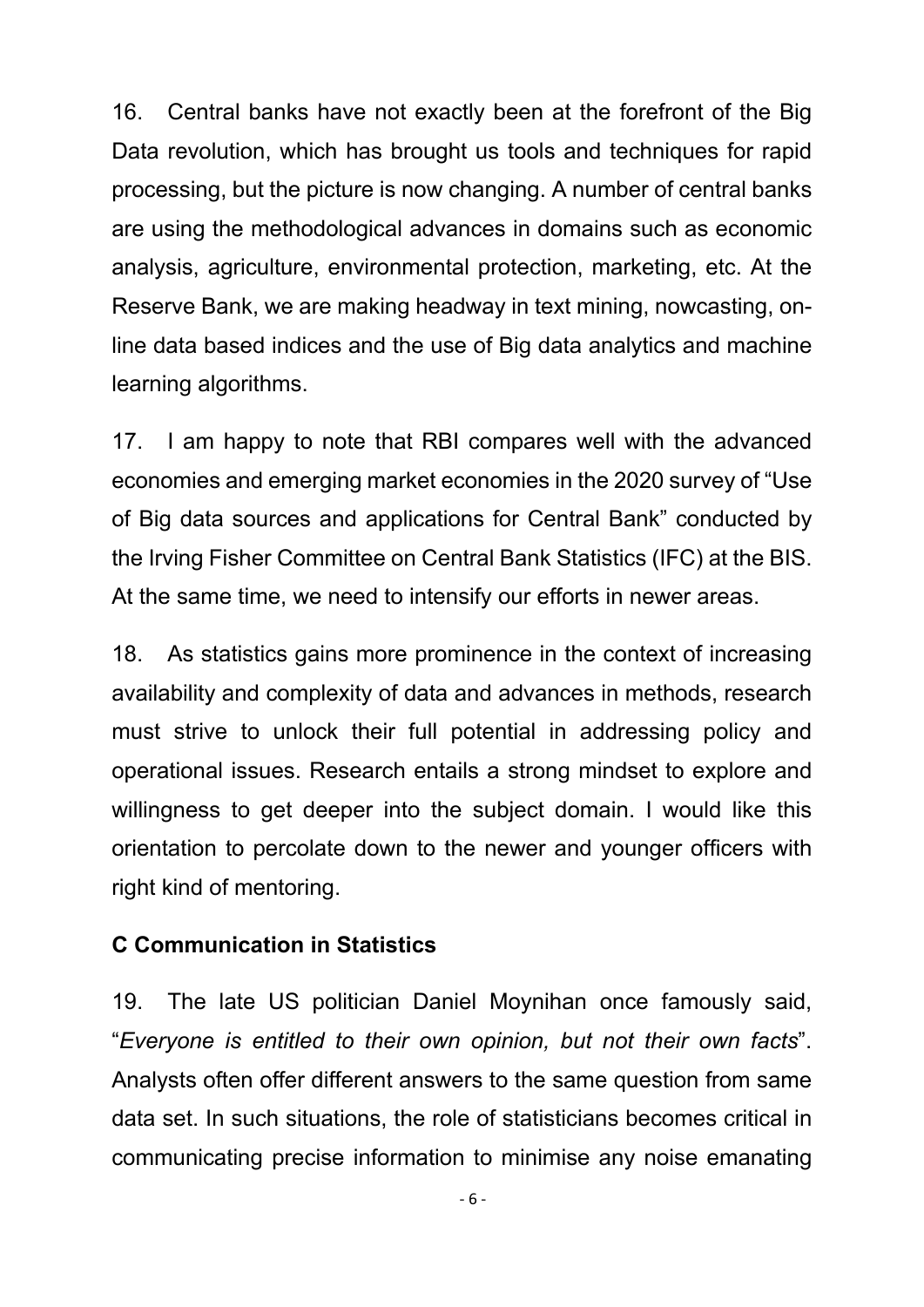from diverse analytical approaches. In statistical terms, as you are aware, it is termed as non-standard error, as opposed to standard error which creeps in due to variability within data sets.

20. Communication of statistics is indeed a tricky issue. As central bankers, we need to balance and be mindful of different audiences. For example, how experts and general public perceive our communication of, say, forecasts in terms of fan charts or survey results told in terms of net-responses.

21. An effective communication for explaining a technical and complex matter requires clarity in understanding and ability to speak or write in a manner that the listeners understand.

22. I often note that the compilers, who have expertise in their statistics, leave its analysis and presentation to others. A method scientist like statistician can handle methodological aspects in any domain but she/he also needs to acquire domain knowledge to provide more robust advice. I see a large number of young officers participating here and my advice to them would be to strengthen their knowledge base, especially in the areas of economics and finance. It will enable them to gain more confidence to excel in the organisation as well as derive satisfaction in their professional life.

23. As we build and maintain integrated information infrastructure of national importance, data security remains a top priority. Constant tracking of developments and assessing the associated technologies will facilitate holistic assessment of threats and business continuity. We must constantly update ourselves with technological advances and ensure that our information systems are not compromised.

- 7 -